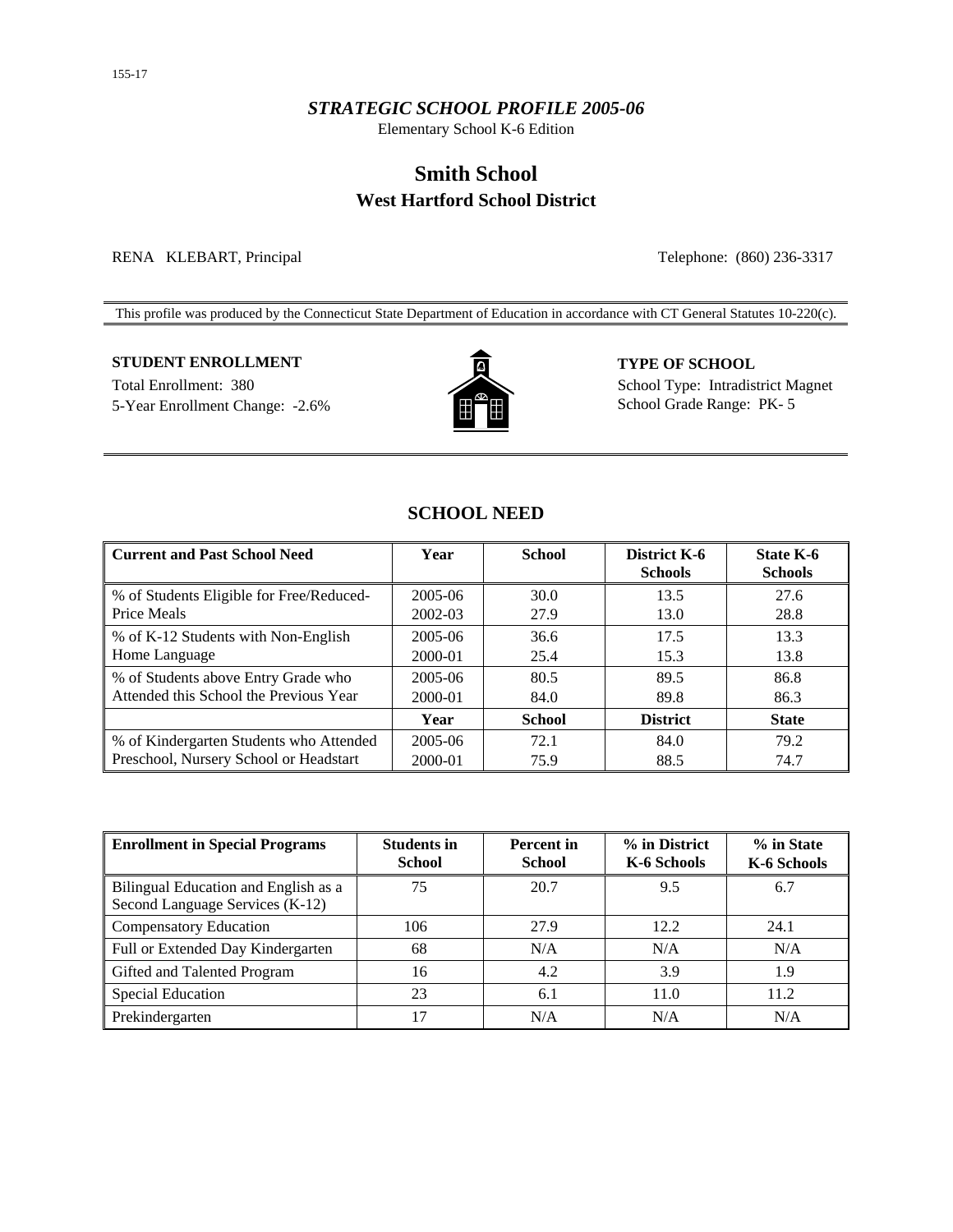| <b>Race/Ethnicity</b> | <b>Number</b> | <b>Percent</b> | 65.0%<br><b>Total Minority 2005-06</b> |
|-----------------------|---------------|----------------|----------------------------------------|
| American Indian       |               | 0.0            | <b>Total Minority 2000-01</b><br>53.1% |
| Asian American        | 72            | 18.9           |                                        |
| <b>Black</b>          | 69            | 18.2           |                                        |
| Hispanic              | 106           | 27.9           | 天王                                     |
| White                 | 133           | 35.0           |                                        |

| <b>Total Minority 2005-06</b> | 65.0% |
|-------------------------------|-------|
| <b>Total Minority 2000-01</b> | 53.1% |



#### **EFFORTS TO REDUCE RACIAL, ETHNIC, AND ECONOMIC ISOLATION**

Connecticut law requires that school districts provide educational opportunities for their students to interact with students and teachers from diverse racial, ethnic, and economic backgrounds. This may occur through programs with other schools, distance learning, or other experiences. Below is the description submitted by this school of how it provides such experiences.

The Florence E. Smith School opened in 1995 as one of West Hartford's first magnet schools. Located in a lower socioeconomic area of the town, 380 children are enrolled in our school for grades pre-K through 5. Approximately 80% percent of our students reside in our neighborhood attendance zone and 20% are magnet students drawn from other parts the town. The focus of our magnet school is science, math and technology. Students attend our school because their parents want their children to be educated in a diverse, integrated and challenging setting. Families are committed to our school and supportive of this progressive school concept. We have taken extensive efforts to provide all students with equal opportunities to experience science and utilize technology. With high-speed Internet access available in all classrooms, our media center lab, our wireless mobile lab, and an ever-growing variety of peripheral hardware, students have regular opportunities to purposefully integrate their use of technology across all curricular areas. In addition, all students engage in rich learning experiences in our state-of-the-art science lab. Opportunities exist for all to share in the cultural diversity of our community through curriculum-based celebrations, community-sponsored cultural performances, assemblies and school wide events. Our students study the cultures of Mexico, Africa, Japan, and the Caribbean during their first four years in school. Fourth and fifth grade students study Spanish through our WLES program. PTO sponsored activities such as our World of Food potluck dinner celebrate and enhance the diversity within our community. In addition, we work closely with our Family Resource Center (FRC) to draw families into the life of our school. The FRC offers parenting programs, weekly preschool playgroups, after-school classes, student leadership opportunities, and a summer preschool program. Diversity, excellence, caring, collaboration and cooperation are attributes that make our school strong. Character Education initiatives are emphasized in every classroom. Students take on leadership roles through our student council and classroom governments. To emphasize citizenship and service learning, students at each grade initiate projects to raise money or offer service to various organizations within our community throughout the year. Support programs such as Puppet Friends and the Second Step curriculum provide team building and social skills training to students in all grades. Cross-grade initiatives such as reading buddies foster strong connections between and among our students.

Support for our magnet school remains strong and interest in our school is steady. We have a limited number of vacancies each year to fill with students from outside our neighborhood attendance zone and continually maintain a waiting list of students interested in joining our school.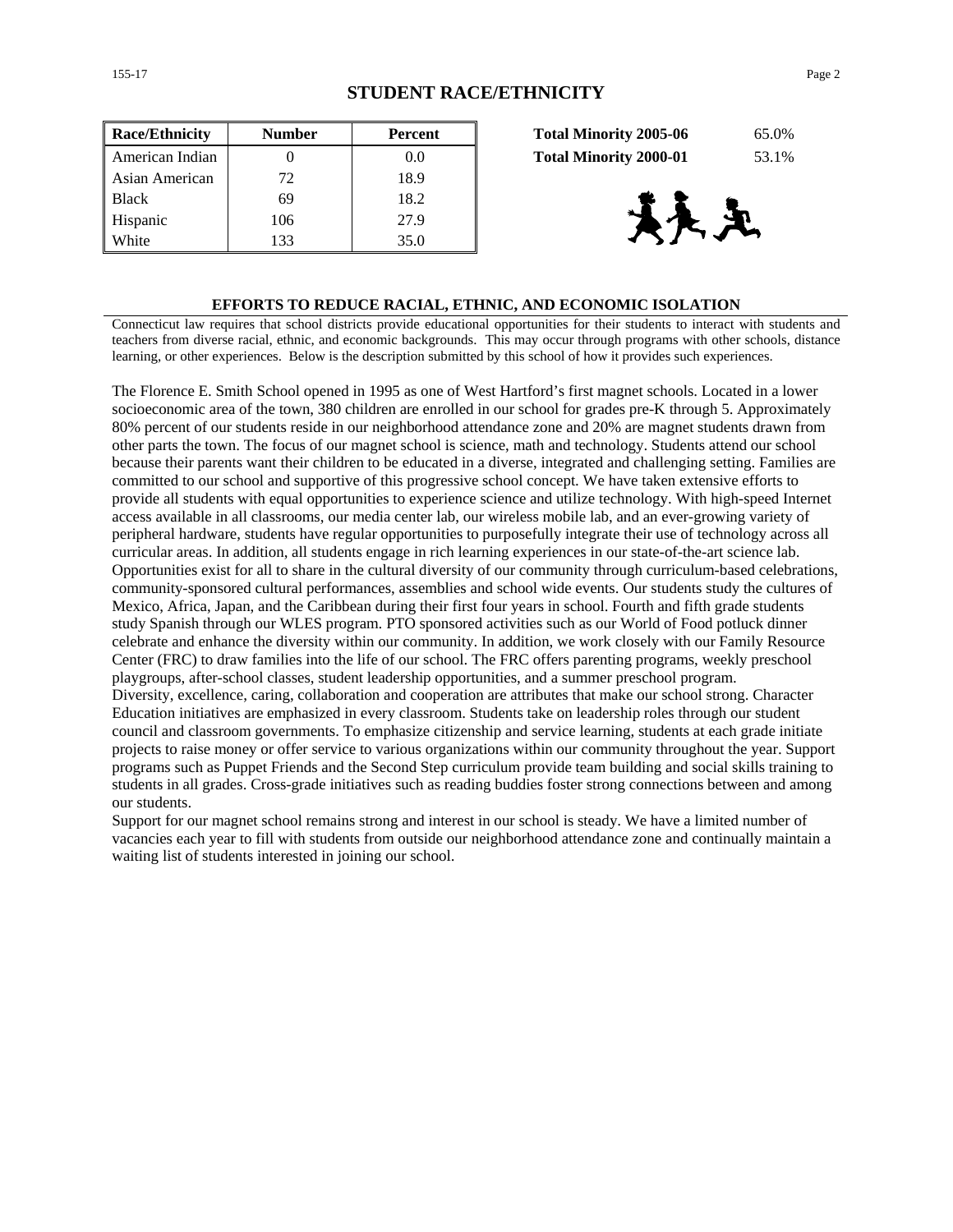# **SCHOOL RESOURCES**

| Time*                               | `chool | District | $-$       |
|-------------------------------------|--------|----------|-----------|
| <b>Instructional</b>                |        | - K-0    | State K-6 |
| Total Hours of Instruction Per Year | 991    | 991      | 988       |

\*State law requires at least 900 hours for grades 1 through 12 and full-day kindergarten, and 450 hours for half-day kindergarten.

| <b>TECHNOLOGY</b> | % of Classrooms, Libraries,<br>and Laboratories Wired for: | <b>School</b> | District K-6 | State K-6 |
|-------------------|------------------------------------------------------------|---------------|--------------|-----------|
|                   | Video                                                      | 100.0         | 100.0        | 63.0      |
|                   | Voice                                                      | 100.0         | 100.0        | 72.3      |
|                   | Internet Access                                            | 100.0         | 100.0        | 96.5      |
|                   | Multi-Room Network (LAN)                                   | 100.0         | 100.0        | 77.3      |

| <b>Computers</b>                                | <b>School</b> | Dist $K-6$ | <b>State K-6</b> | This school                   |
|-------------------------------------------------|---------------|------------|------------------|-------------------------------|
| # of Students Per Academic Computer             | 2.7           | 4.1        | 3.9              | does not have a               |
| % of Computers that are High or Moderate Power  | 98.6          | 95.0       | 80.8             | functional<br>satellite link. |
| % of Computers with Internet Access, All Speeds | 100.0         | 100.0      | 96.5             |                               |
| % of Computers with High Speed Internet Access  | 100.0         | 100.0      | 95.4             |                               |
| % of Internet Computers with Filtering Software | 100.0         | 100.0      | 97.6             |                               |

### **LIBRARY MATERIALS**

Free on-line access to periodicals, newspapers, and other resources is available to all Connecticut schools through the Connecticut Digital Library.

| <b>Print and Non-Print Materials</b>                    | <b>School</b> | Dist K-6 | State K-6 |
|---------------------------------------------------------|---------------|----------|-----------|
| # of Print Volumes Per Student*                         | 35.8          | 32.4     | 27.2      |
| % of Print Volumes Purchased in<br>the Last Three Years | 11.0          | 11.5     | 13.6      |
| # of Print Periodical Subscriptions                     | 31            | 21.5     | 15.1      |
| # of Non-Print Materials                                | 703           | 247.7    | 408.8     |

\*Because a certain number of volumes are needed for a library of adequate breadth and depth, a small school may need a higher number of volumes per student.

### **STAFFING RESOURCES**



|                | <b>Average Class Size</b> | <b>School</b> | <b>District</b> | <b>State</b> | Administrators                   | 1.0  | 1.0 |
|----------------|---------------------------|---------------|-----------------|--------------|----------------------------------|------|-----|
| $\Gamma$ Gr. K | 2005-06                   | 17.0          | 20.2            | 18.3         | Department Chairs                | 0.0  | 0.0 |
|                | 2000-01                   | 19.3          | 19.3            | 18.1         | Library/Media Staff              | 1.0  | 0.0 |
| Gr. 2          | 2005-06                   | 20.7          | 19.5            | 19.7         | Counselors, Social Workers,      | 1.6  | 1.6 |
|                | 2000-01                   | 16.8          | 19.7            | 19.5         | and School Psychologists         |      |     |
| Gr. 5          | 2005-06                   | 21.0          | 22.4            | 21.2         | <b>Other Professionals</b>       | 3.0  | 2.0 |
|                | 2000-01                   | 19.8          | 20.8            | 21.7         | # of Non-Certified Instructional | 11.0 | 9.0 |

|            | <b>G RESOURCES</b><br><b>School Staff Count</b><br><b>Full-Time Equivalent</b> |                 | 2005-06      | 2004-05                          |      |      |
|------------|--------------------------------------------------------------------------------|-----------------|--------------|----------------------------------|------|------|
|            | # of Certified Staff                                                           |                 |              |                                  |      |      |
|            |                                                                                |                 |              | <b>Teachers</b>                  | 29.7 | 28.6 |
| 'lass Size | <b>School</b>                                                                  | <b>District</b> | <b>State</b> | Administrators                   | 1.0  | 1.0  |
| 2005-06    | 17.0                                                                           | 20.2            | 18.3         | Department Chairs                | 0.0  | 0.0  |
| 2000-01    | 19.3                                                                           | 19.3            | 18.1         | Library/Media Staff              | 1.0  | 0.0  |
| 2005-06    | 20.7                                                                           | 19.5            | 19.7         | Counselors, Social Workers,      | 1.6  | 1.6  |
| 2000-01    | 16.8                                                                           | 19.7            | 19.5         | and School Psychologists         |      |      |
| 2005-06    | 21.0                                                                           | 22.4            | 21.2         | <b>Other Professionals</b>       | 3.0  | 2.0  |
| 2000-01    | 19.8                                                                           | 20.8            | 21.7         | # of Non-Certified Instructional | 11.0 | 9.0  |

| <b>Professional Staff Race/Ethnicity</b>                 | 2005-06       | 2004-05             | 2000-01   |
|----------------------------------------------------------|---------------|---------------------|-----------|
| % Minority                                               | 7.5           | 13.9                |           |
| <b>Professional Staff Experience and Training</b>        | <b>School</b> | <b>District K-6</b> | State K-6 |
| Average Number of Years Experience in Connecticut        | 10.3          | 10.9                | 12.8      |
| % with Master's Degree or Above                          | 77.5          | 70.1                | 80.5      |
| % Trained as Mentors, Assessors, or Cooperating Teachers | 40.0          | 34.4                | 30.4      |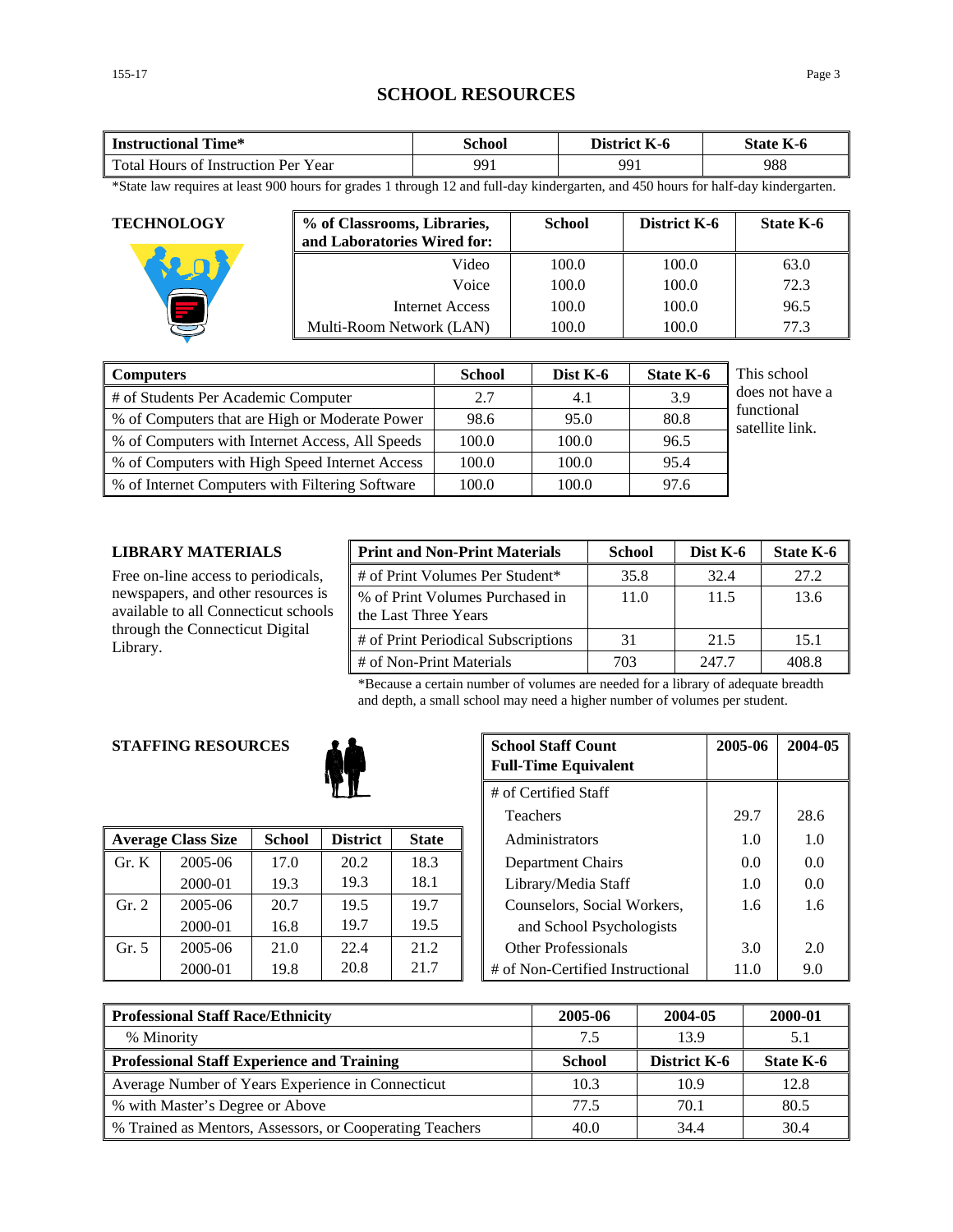| <b>Selected Subject Areas, Grade 5</b> | <b>Estimated Hours of Instruction Per Year</b> | Computer/       |              |                                       |
|----------------------------------------|------------------------------------------------|-----------------|--------------|---------------------------------------|
|                                        | <b>School</b>                                  | <b>District</b> | <b>State</b> | <b>Technology</b><br><b>Supported</b> |
| Art                                    | 36                                             | 36              | 32           | N <sub>0</sub>                        |
| <b>Computer Education</b>              | $\Omega$                                       | 2               | 17           | N/A                                   |
| <b>English Language Arts</b>           | 425                                            | 420             | 425          | N <sub>0</sub>                        |
| Family and Consumer Science            | $\Omega$                                       | $\Omega$        |              | N/A                                   |
| Health                                 | 31                                             | 30              | 23           | N <sub>0</sub>                        |
| Library Media Skills                   | 18                                             | 18              | 19           | N <sub>0</sub>                        |
| <b>Mathematics</b>                     | 203                                            | 200             | 192          | N <sub>0</sub>                        |
| Music                                  | 36                                             | 36              | 34           | N <sub>0</sub>                        |
| Physical Education                     | 54                                             | 54              | 41           | No                                    |
| Science*                               | 91                                             | 79              | 96           | Yes                                   |
| Social Studies*                        | 61                                             | 73              | 96           | Yes                                   |
| <b>Technology Education</b>            | $\Omega$                                       | $\Omega$        |              | N/A                                   |
| <b>World Languages</b>                 | 36                                             | 41              | 11           | N <sub>0</sub>                        |

### **SCHOOL PROCESSES**

\*Interdisciplinary Approach

#### **World Language**

Formal instruction (at least 1 hour per week) in a world language starts in grade 4 in this school. In Connecticut, 13.4% of K-6 schools have started world language instruction at this grade or earlier.

| Types of Remedial Instructional Services<br><b>Provided to Students Lacking Basic Skills</b> | Available in<br><b>Mathematics</b> | Available in<br><b>Language Arts</b> |
|----------------------------------------------------------------------------------------------|------------------------------------|--------------------------------------|
| Pull-Out Instruction                                                                         | Yes                                | Yes                                  |
| In-Class Tutorial                                                                            | Yes                                | Yes                                  |
| After School Program                                                                         | N <sub>0</sub>                     | Yes                                  |
| Summer School (2005)                                                                         | No                                 | Yes                                  |
| <b>Other</b>                                                                                 | No                                 | No                                   |



#### **Interactive Distance Learning**

This school does not utilize interactive distance learning. Interactive distance learning ranges from on-line courses with student-instructor interaction via the internet to live classroom interaction through two-way audio and video transmissions.

| <b>Student and Teacher Statistics</b>                                                    | <b>School</b> | <b>District K-6</b> | State K-6 |
|------------------------------------------------------------------------------------------|---------------|---------------------|-----------|
| Ⅰ % of Students Retained in Grade after 2004-05 School Year                              | 0.8           | 0.3                 | 1.7       |
| Teacher Attendance, 2004-05: Average # of Days Absent Due<br>to Illness or Personal Time | 5.7           | 6.7                 | 8.4       |
| ↓ % Certified Staff Assigned to Same School the Previous Year                            | 72.5          | 80.1                | 84.5      |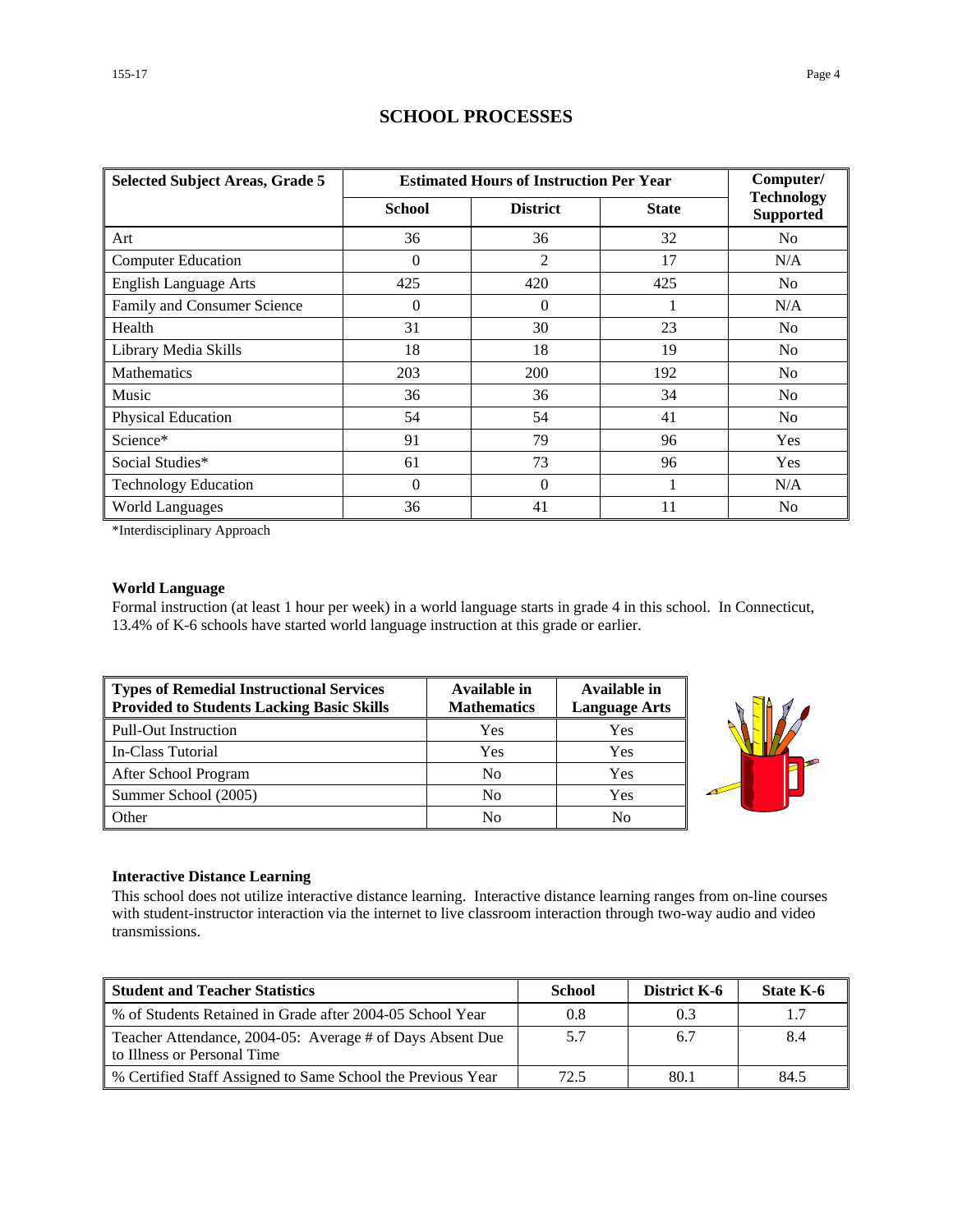### **STUDENT PERFORMANCE**

**Connecticut Mastery Test, Fourth Generation, % Meeting State Goal:** The state goal was established with the advice and assistance of a cross section of Connecticut educators. The Goal level is more demanding than the state Proficient level, but not as high as the Advanced level, reported in the No Child Left Behind Report Cards.

| <b>Connecticut Mastery Test</b> |                    | <b>School</b> | <b>District</b> | <b>State</b> | <b>Of All Schools in State</b> |           |  |
|---------------------------------|--------------------|---------------|-----------------|--------------|--------------------------------|-----------|--|
| % Meeting State Goal in:        |                    |               |                 |              | Lowest $%$                     | Highest % |  |
| Grade 3                         | Reading            | 45.8          | 60.5            | 54.4         | 2.0                            | 94.3      |  |
|                                 | Writing            | 62.1          | 68.4            | 61.0         | 2.4                            | 100.0     |  |
|                                 | <b>Mathematics</b> | 62.7          | 66.8            | 56.3         | 4.1                            | 100.0     |  |
| Grade 4                         | Reading            | 42.6          | 71.5            | 57.8         | 2.8                            | 96.4      |  |
|                                 | Writing            | 44.3          | 68.6            | 62.8         | 2.8                            | 96.1      |  |
|                                 | Mathematics        | 50.8          | 68.9            | 58.8         | 3.4                            | 96.4      |  |
| Grade 5                         | Reading            | 46.9          | 75.9            | 60.9         | 0.0                            | 97.1      |  |
|                                 | Writing            | 54.0          | 76.1            | 65.0         | 5.6                            | 98.3      |  |
|                                 | <b>Mathematics</b> | 62.5          | 73.2            | 60.7         | 0.0                            | 100.0     |  |
| Grade 6                         | Reading            | N/A           | N/A             | N/A          | N/A                            | N/A       |  |
|                                 | Writing            | N/A           | N/A             | N/A          | N/A                            | N/A       |  |
|                                 | <b>Mathematics</b> | N/A           | N/A             | N/A          | N/A                            | N/A       |  |



The figures above were calculated differently than those reported in the No Child Left Behind (NCLB) Report Cards. Unlike NCLB figures, these results reflect the performance of students with scoreable tests who were enrolled in the district at the time of testing, regardless of the length of time they were enrolled in the district.

| <b>Physical Fitness</b> |         | <b>School</b> | <b>District</b> | <b>State</b> |
|-------------------------|---------|---------------|-----------------|--------------|
| % Passing All 4 Tests   |         |               |                 |              |
|                         | Grade 4 | 44.4          | 37.3            | 33.6         |
|                         | Grade 6 | N/A           | N/A             | N/A          |

| ness<br>11 4 Tests | School | <b>District</b> | <b>State</b> | <b>Student Attendance</b> | School | <b>District</b><br>K-6 | <b>State</b><br>K-6 |
|--------------------|--------|-----------------|--------------|---------------------------|--------|------------------------|---------------------|
| Grade 4            | 44.4   | 37.3            | 33.6         | % on October 1, 2005      | 98.2   | 98.0                   | 96.5                |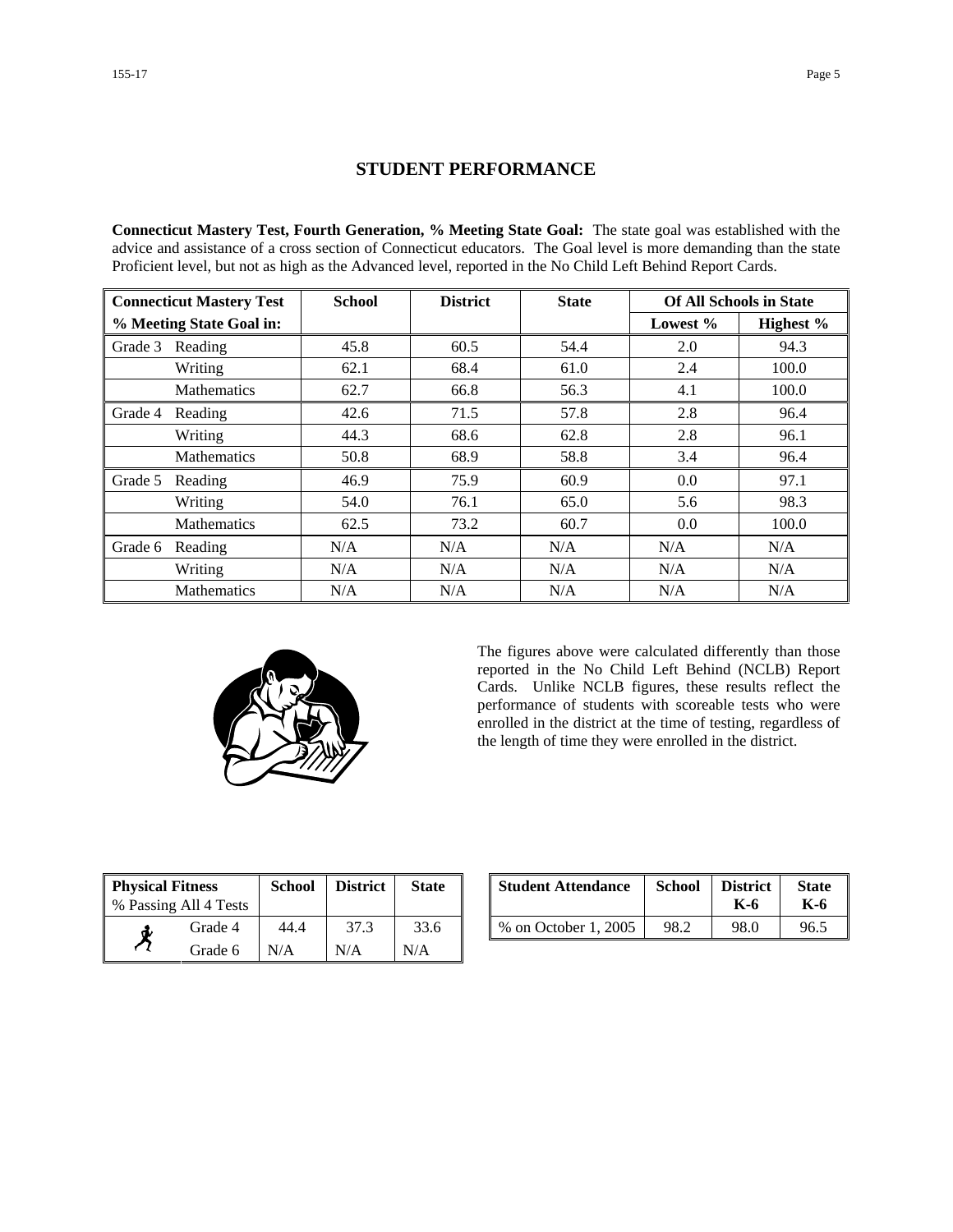#### **EVIDENCE OF SUSTAINED IMPROVEMENTS IN STUDENT ACCOMPLISHMENTS**

Below is a summary, submitted by this school, of the major trends in student performance and accomplishments that indicate sustained improvement over time. Also, areas of need are identified and plans to address these needs are presented.

*Student Performance* - Spring CMT results, on average, indicate that 52.4% of our students met or exceeded the state goal. The Smith School continues to be ranked well when its CMT scores are compared statewide to schools with a similar socioeconomic and demographic profile. The performance of our students on district assessments remains steady. Most students finished the year having made at least a full year's growth in reading, writing and math based on district assessments. Ten percent of our exiting fifth graders placed into honors math classes for middle school.

*Student Accomplishments* - Nearly all fourth and fifth grade students elected to participate in either band, orchestra or choir. In addition, 15 students from our school were selected to perform in the district's Inter-Elementary Music Festival and a number of students had their artwork chosen for display in our townwide art exhibit. *Needs and Improvement Plans* - We continue to focus our school improvement efforts on the areas of academic achievement, character development, the magnet school program, and nurturing unique talents and abilities. Research and advisory teams investigate current instructional practices and develop initiatives targeted to specific goals in these areas. We analyze assessment results carefully and use data to plan instruction based on student needs. Teachers regularly employ curriculum differentiation strategies to accommodate the diverse needs of our learners. A combination of grant money and district funds enables us to offer a variety of programs to support our remedial learners including an after-school homework center, phonics support, and letter-identification. We are adding a Reading Specialist and a full-day preschool program. Our Transitional Language Program provides bilingual support to our growing subgroup of Spanish-speaking youngsters. The addition of Math Recovery in grade one, and remedial math support at each grade level, along with specific programs to also support our language arts instruction, enables us to target students who score below goal on district and state assessments. We continue to research ways to reduce the achievement gap among the subgroups within our population.

#### **SUPPLEMENTAL SCHOOL INFORMATION**

The space below was optionally used by this school to describe aspects of the school not presented elsewhere in the profile. For instance, character education or programs designed to improve school climate may be described.

Smith School was nationally recognized as a Blue Ribbon School of Excellence in May 2001. Since our opening in 1995, we have built a strong sense of community among students, parents and staff. We share a common belief that everyone is born with the capacity to succeed and that all students can learn. We have high expectations for the academic, social, emotional, and physical development of all students and recognize that the way students learn is just as significant as what they learn. Our emphasis on character development is concurrent with our emphasis on academics. Through direct instruction in social skills and problem solving strategies, we teach students to behave in an ethical and humane fashion, fostering positive self-images, caring relationships, and a focus on service to others and the community. Additionally, we believe it is important that our children gain an appreciation of the arts and have opportunities to develop their unique talents and abilities. Thus, we encourage and support our students' involvement in school and district performing groups, as well as various enrichment cluster groups that allow the exploration of a wide range of topics. To satisfy the goals of our magnet program, we deliver a curriculum that is rich with integrated experiences in science, math and technology that are rigorous and relevant to students' daily lives. In September 2004, as part of our ongoing effort to address the achievement gap, we added a district-run preschool classroom for four-year old children in our neighborhood. The preschool curriculum is aligned with the CT Preschool Frameworks. Parents pay tuition for their children to attend the preschool based upon their income. Our preschool is an accredited NAEYC program.

Strategic School Profiles may be viewed on the internet at www.state.ct.us/sde. A more detailed, searchable SSP database, data tables, and additional CT education facts are also available at this site. For the school/district website, see **www.whps.org/school/smith/index.htm**